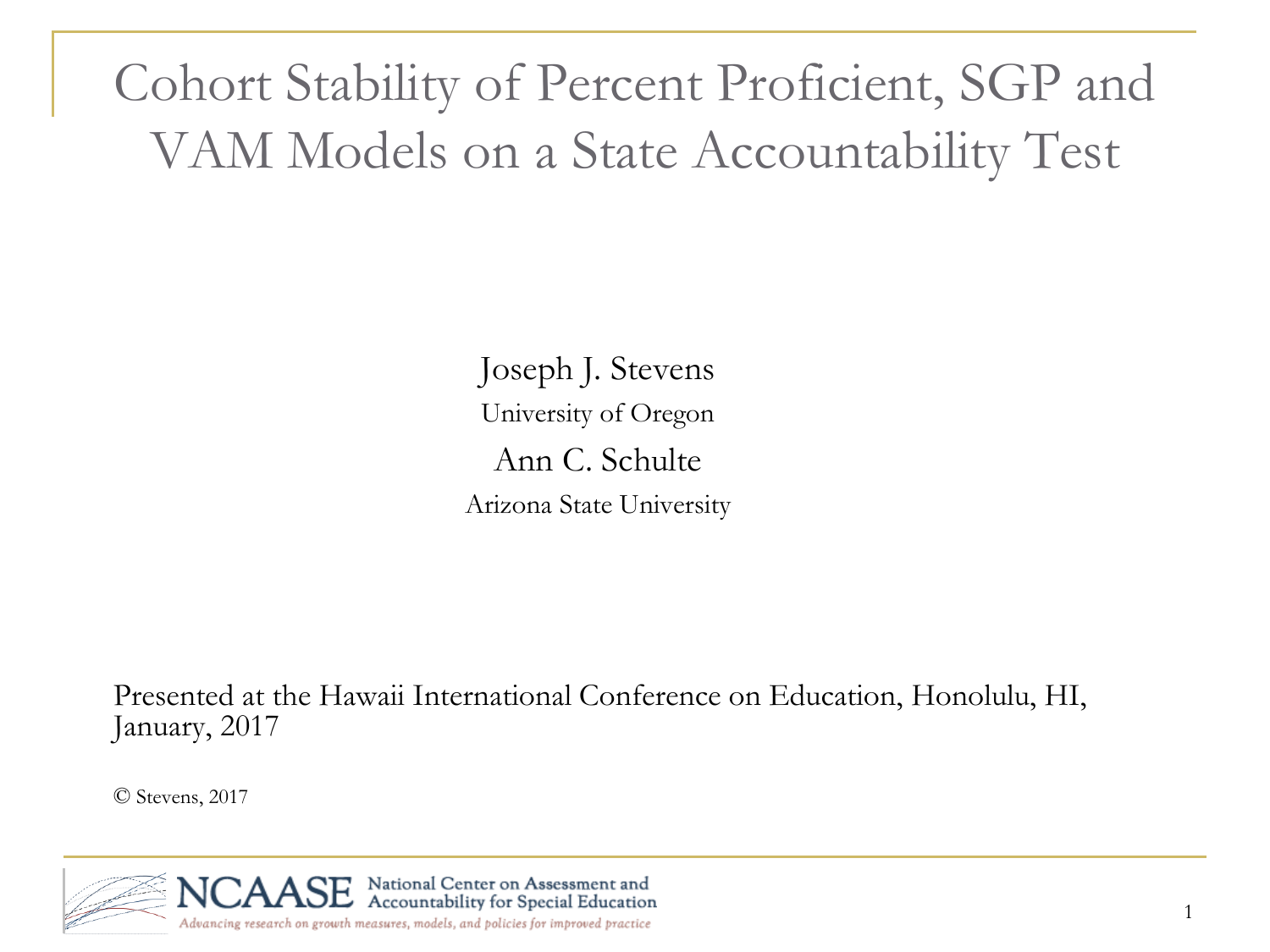# Contact Information:

Joseph Stevens, Ph.D. College of Education 5267 University of Oregon Eugene, OR 97403 (541) 346-2445 [stevensj@uoregon.edu](mailto:stevensj@uoregon.edu)

Presentation available at:

[http://www.uoregon.edu/~stevensj/HICE2017.pdf](http://www.uoregon.edu/~stevensj/HICE2015.pdf)

This work was supported by the Institute of Education Sciences, U.S. Department of Education, through grant R32C110004 awarded to the University of Oregon. The opinions expressed are those of the authors and do not necessarily represent views of the Institute or the U.S. Department of Education.

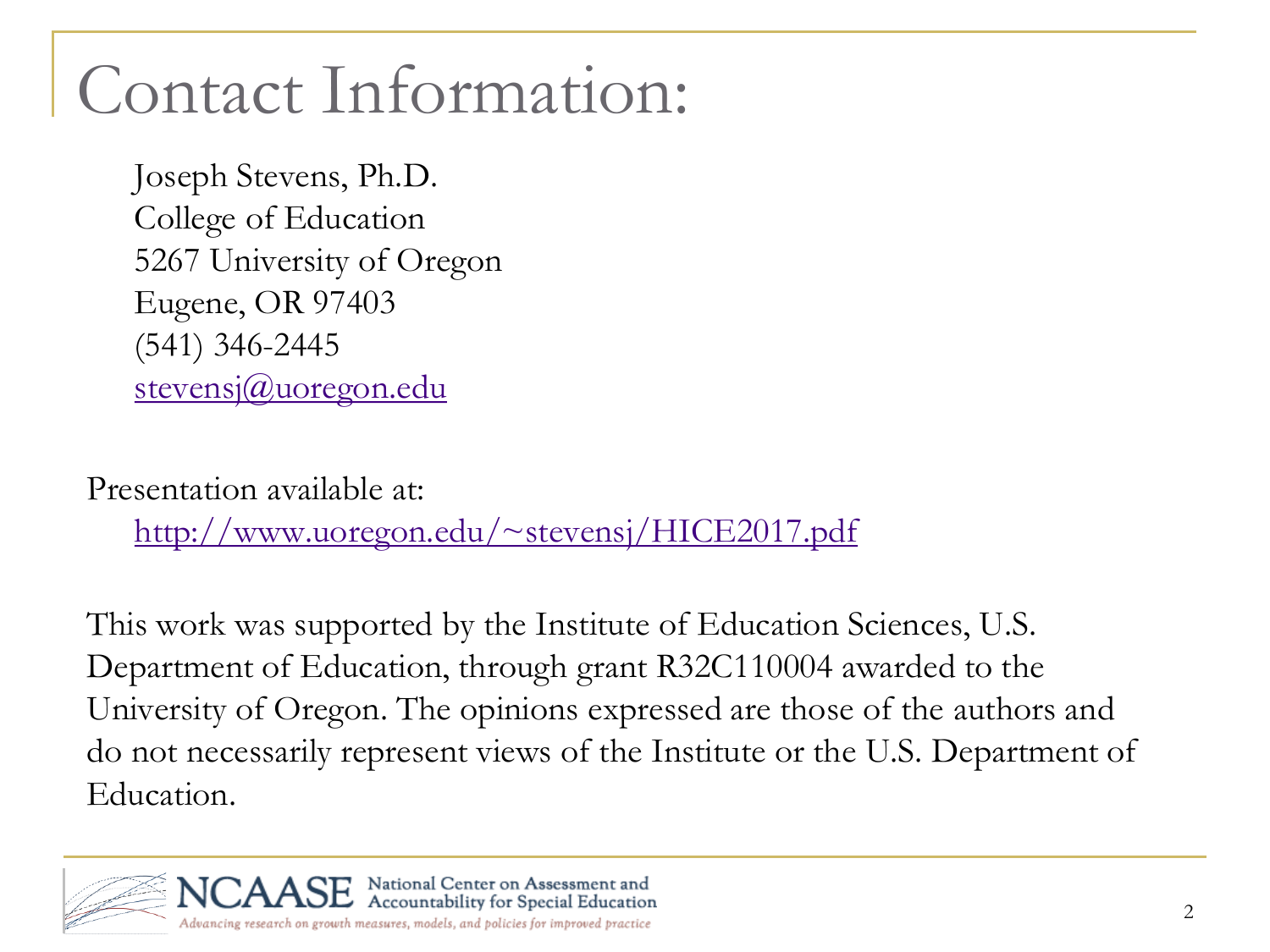### Presentation Purpose

- Describe alternative models of school performance
- Determine the extent to which estimates of school performance are vulnerable to threats to validity
- Are estimates (and corresponding inferences):
	- variable across successive cohorts of students (instability)?
	- $\Box$  correlated with the student composition of the school (not independent from confounding factors)?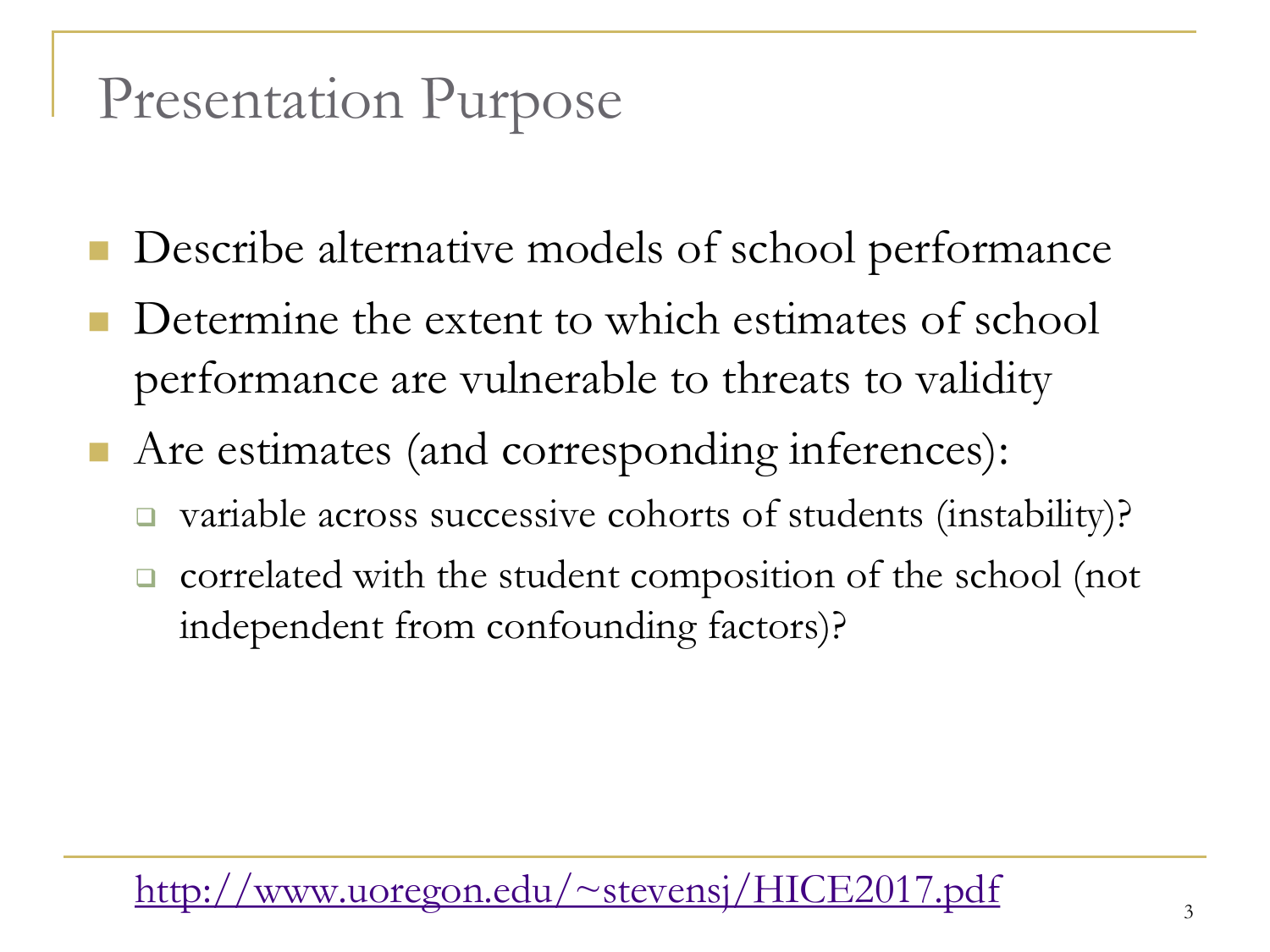## Background

- NCLB required schools, districts, and states to evaluate the percent proficiency (PP) of students reaching state benchmarks in mathematics and reading in Grades 3 to 8, and one year in high school
- With later federal flexibility, the PP metric has been expanded to include a variety of analytic models to estimate school effectiveness and, more recently, teacher effectiveness, including student growth percentiles (SGP) and value added models (VAM).
- **These models have been used to draw inferences about the** causal effects of teachers and schools on student achievement

#### $\frac{1}{2}$  www.uoregon.edu/~stevensj/HICE2017.pdf  $4$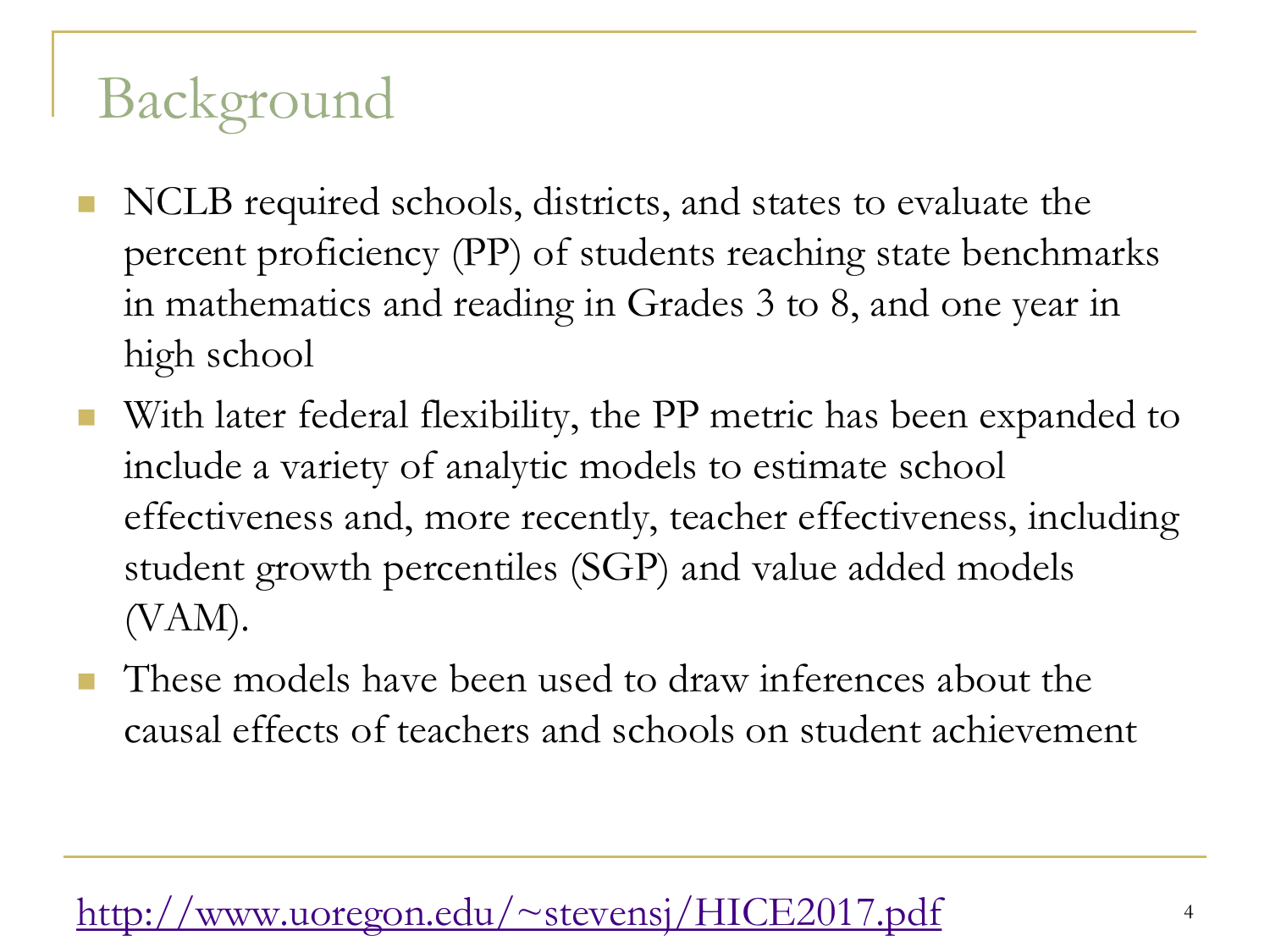## Background

- However, there's uncertainty about how well these models actually capture the effects they seek to estimate
- **These concerns have led to cautionary statements on the use of** VAMs from the AERA (2015) and the American Statistical Association (2014)
- Concerns expressed include:
	- $\Box$  The impact of measurement error on estimates
	- □ Estimates and rankings may change substantially when different model variations or tests are used
	- □ Stability of estimates over time and cohorts
	- $\Box$  Effects attributed to a teacher or school may actually be caused by other factors

<http://www.uoregon.edu/~stevensj/HICE2017.pdf>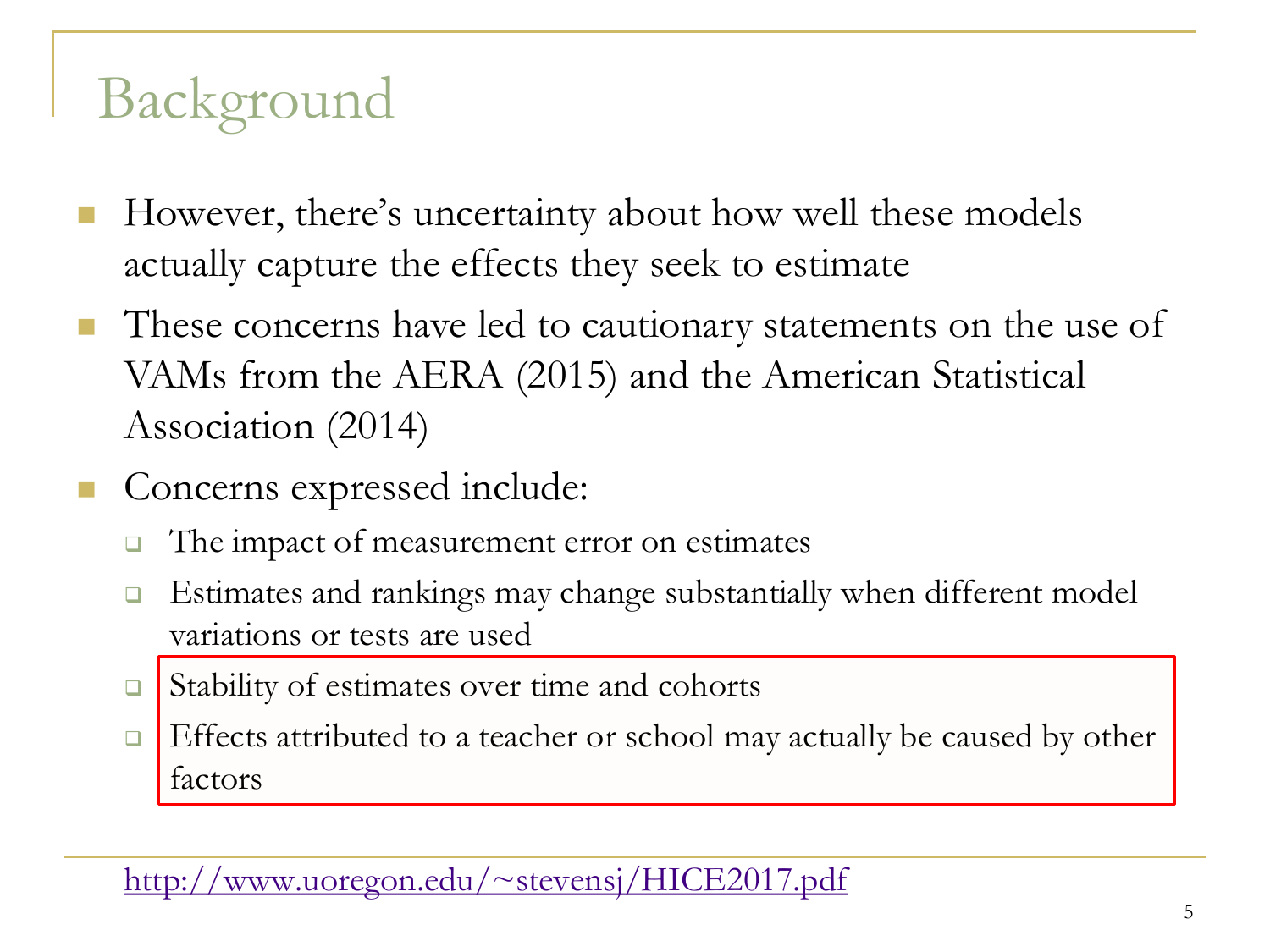### Samples

- Our larger study includes data from four states (Arizona, North Carolina, Oregon, Pennsylvania)
	- Three successive cohorts (2010, 2011, 2012) of all students in Grades 3 to 5 (elementary cohorts) or 6 to 8 (middle school cohorts)
	- □ All students took each state's mandated mathematics or reading tests
- For brevity, only OR results are presented here; additional results are available on request from the first author
- Oregon sample:
	- **Mathematics Elementary:**  $N = 29,836$  students; 606 schools
	- **Mathematics Middle:**  $N = 25,486$  students; 243 schools
	- Reading Elementary:  $N = 30,284$  students; 604 schools
	- Reading Middle: *N* = 25,478 students; 243 schools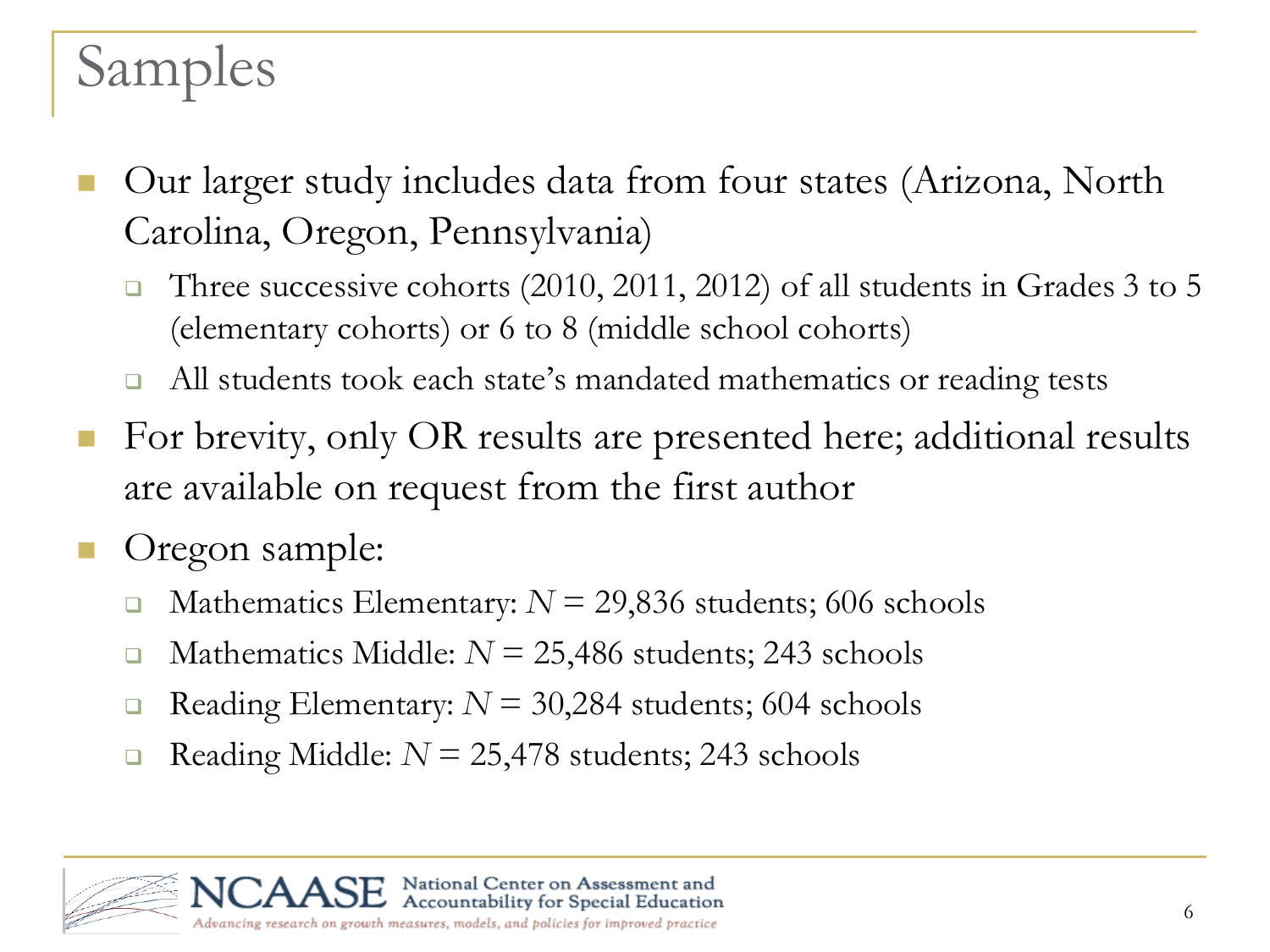### Samples

- Averaged over cohorts and content, demographic characteristics of OR elementary and middle school samples were:
	- Elementary: 49.7% Female; 12.6% SWD; 52.6% FRL; 9.6% LEP; 33.2% minority
	- Middle: 49.6% Female; 11.4% SWD; 49.5% FRL; 4.6% LEP; 31.9% minority
- The outcome measures were the developmental scale scores on the Oregon Assessment of Knowledge and Skills (OAKS) mathematics and reading/language arts tests

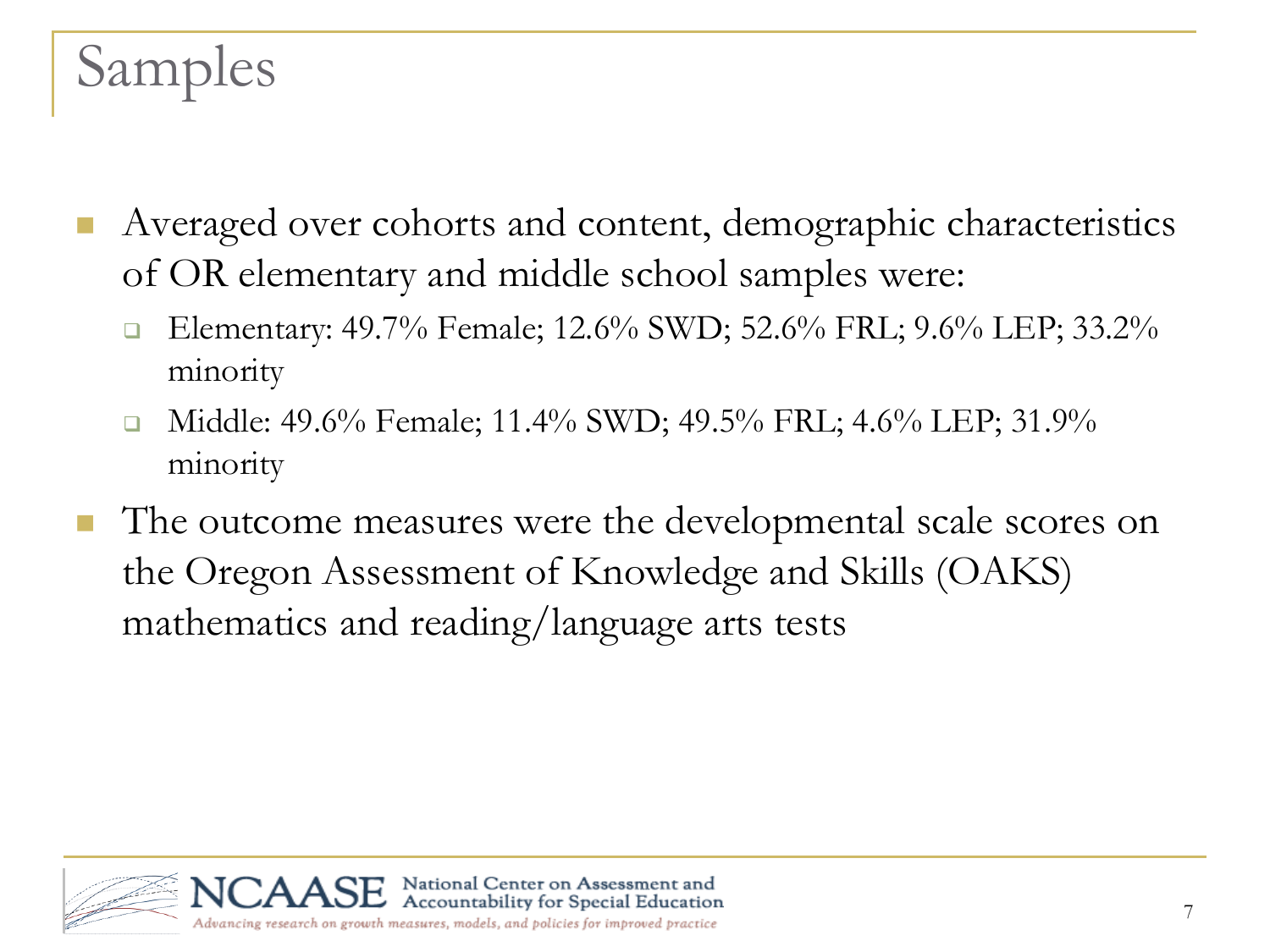### Method and Analysis

- We calculated three alternative school performance estimates: Percent Proficient (PP), Student Growth Percentiles (SGP), and Value Added Models (VAM)
- $\blacksquare$  PP = Percent proficient in "focal" year (Grade 5 or Grade 8)
- $SGP = Focal year$  test score regressed on the two prior years of test scores (Grades 3 and 4 or Grades 6 and 7) using ordinal methods (quantile regression; Betebenner, 2009)
- $VAM =$  mixed effects model that examines performance gains over three years (the "layered model" of Ballou, Sanders, and Wright, 2004)

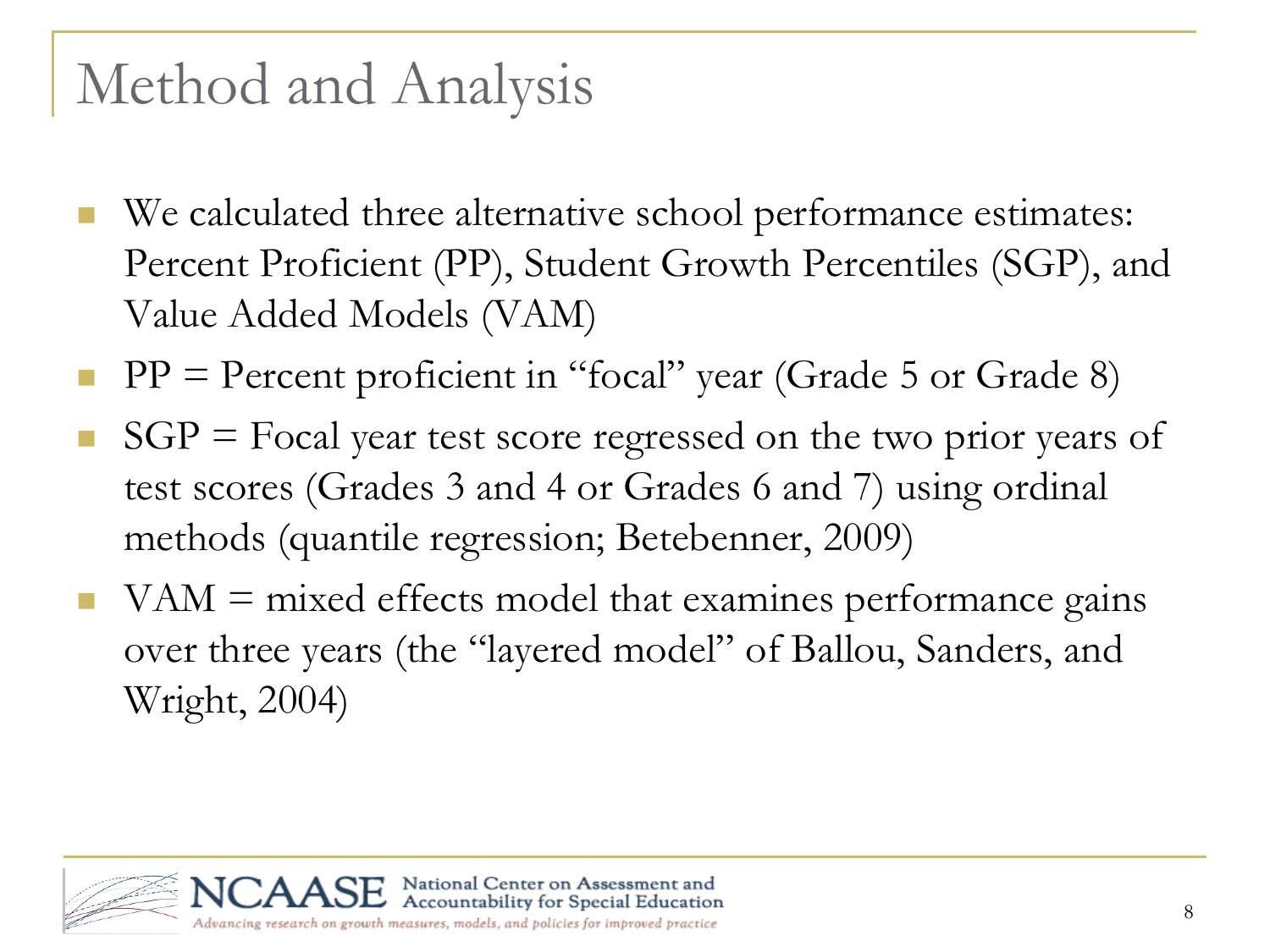### Method and Analysis

- To compare model results we calculated:
	- Correlations of school performance estimates across cohorts
	- The percentage of differences in school ranks from one cohort to another that were within  $1\%$ ,  $5\%$ , or  $20\%$  of each other
	- Root mean square differences (RMSD) in each school's rank in one cohort vs. another cohort:

$$
RMSD_{tu} = \sqrt{\frac{\sum (Rank_{jt} - Rank_{ju})^2}{n}}
$$

**□** Correlations of school performance estimates with student composition of the school; proportions of students identified as: free or reduced price lunch (FRL), English language learner (EL), student with disabilities (SWD), female, or minority

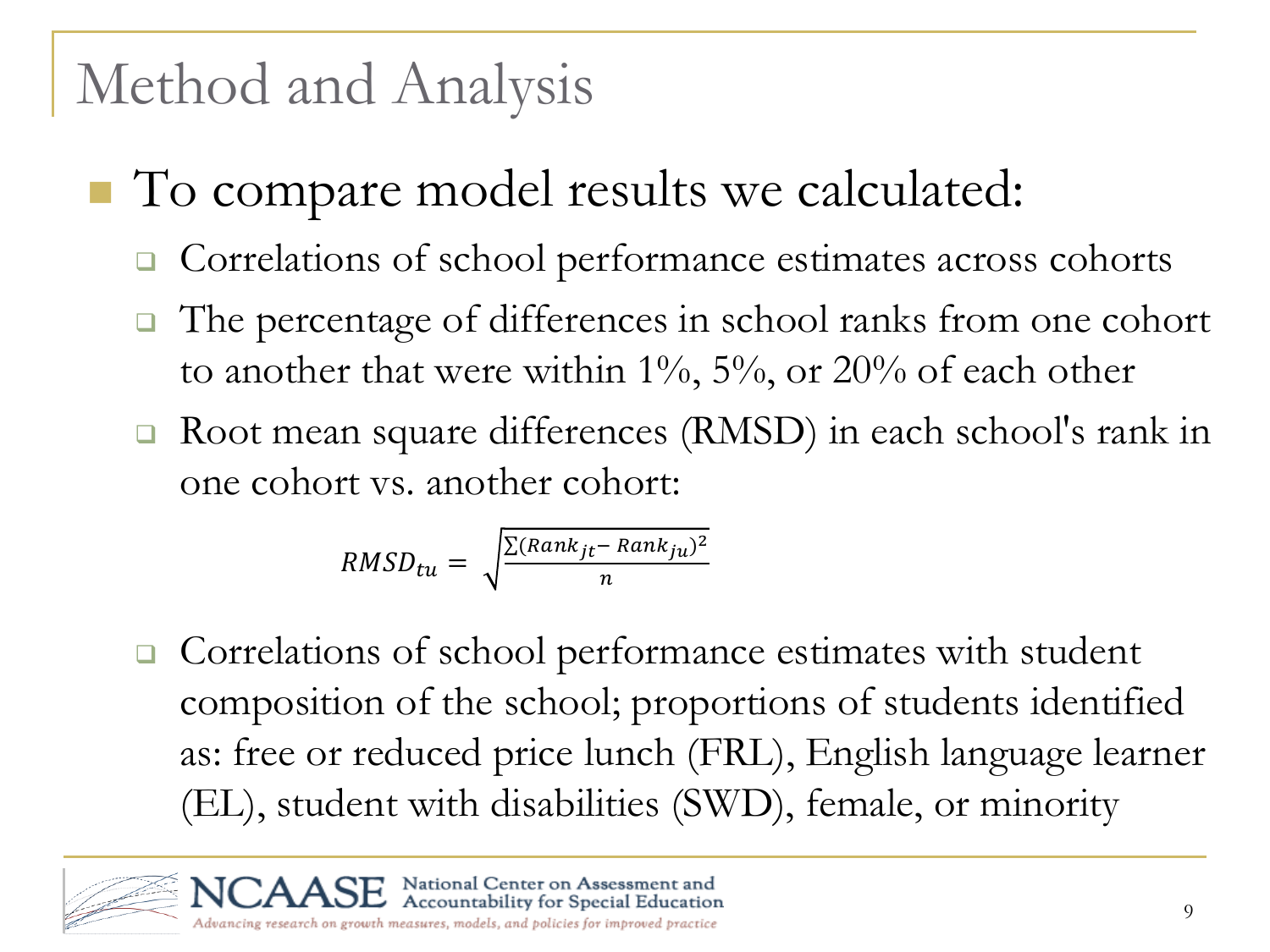#### Table 1. Correlations of School Performance Estimates in OR Elementary Mathematics over the three cohorts

|                 | <b>Cohort 2</b> | <b>Cohort 3</b> |
|-----------------|-----------------|-----------------|
| <b>Cohort 1</b> | .59             | .53             |
| <b>Cohort 2</b> |                 | .63             |

#### Student Growth Percentile Estimates by Cohort

|                 | <b>Cohort 2</b> | Cohort 3 |
|-----------------|-----------------|----------|
| <b>Cohort 1</b> | 42              | 24       |
| <b>Cohort 2</b> |                 | .43      |

#### Value Added Model Estimates by Cohort

|                 | $\overline{\text{Cohort 2}}$ | Cohort 3 |
|-----------------|------------------------------|----------|
| <b>Cohort 1</b> |                              | .28      |
| Cohort 2        |                              |          |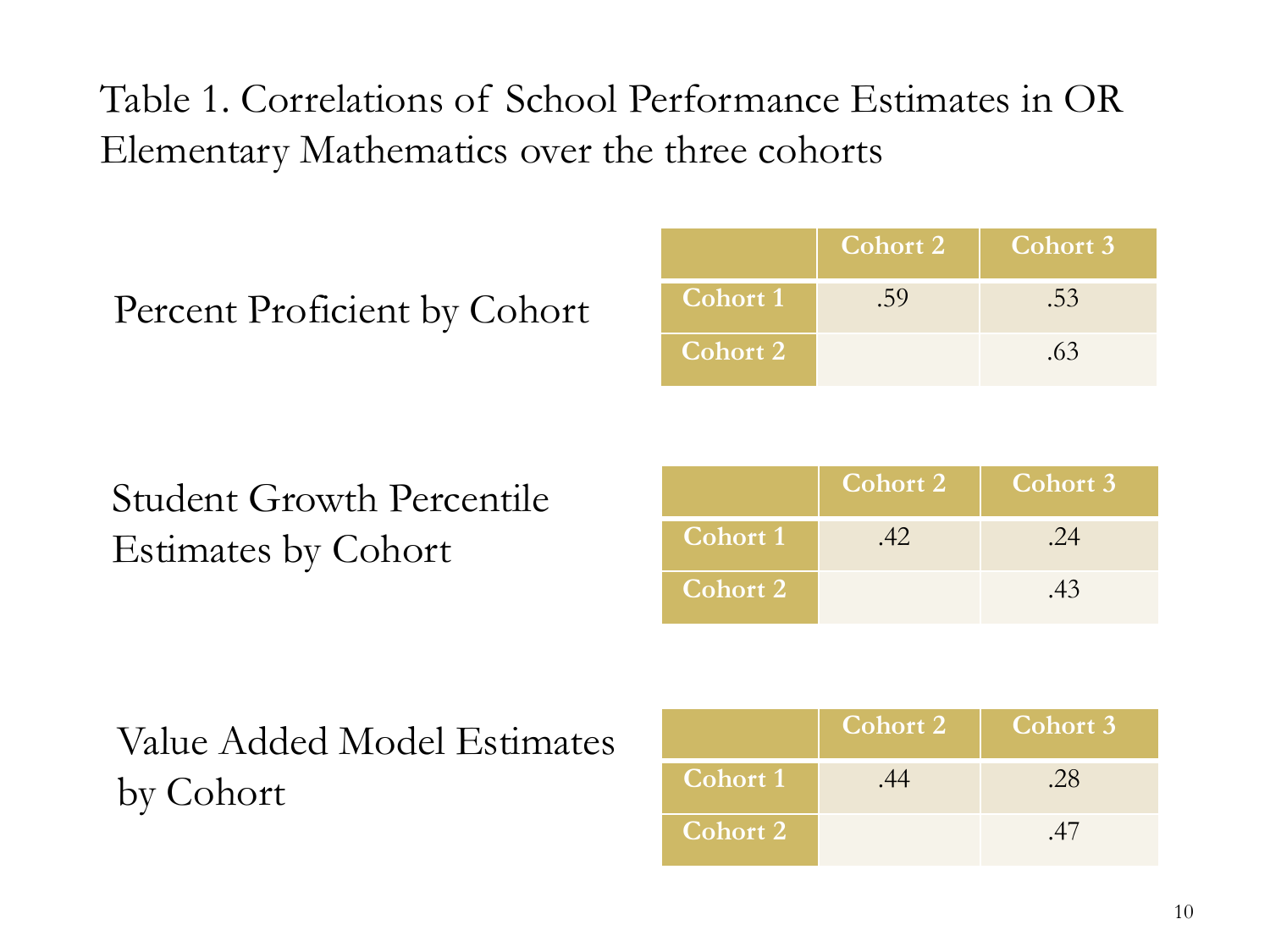#### Table 2. RMSD in School Ranks in OR Elementary Mathematics over the three cohorts

Percent Proficient

|                 | Cohort 2 | Cohort 3 |
|-----------------|----------|----------|
| <b>Cohort 1</b> | 24.88    | 27.68    |
| <b>Cohort 2</b> |          | 25.13    |

#### Student Growth Percentile

|                 | Cohort 2 | <b>Cohort 3</b> |
|-----------------|----------|-----------------|
| <b>Cohort 1</b> | 31.08    | 35.70           |
| <b>Cohort 2</b> |          | 31.01           |

Value Added Model Estimates

|                 | <b>Cohort 2</b> | Cohort 3 |
|-----------------|-----------------|----------|
| Cohort 1        | 30.53           | 29.94    |
| <b>Cohort 2</b> |                 | 35.30    |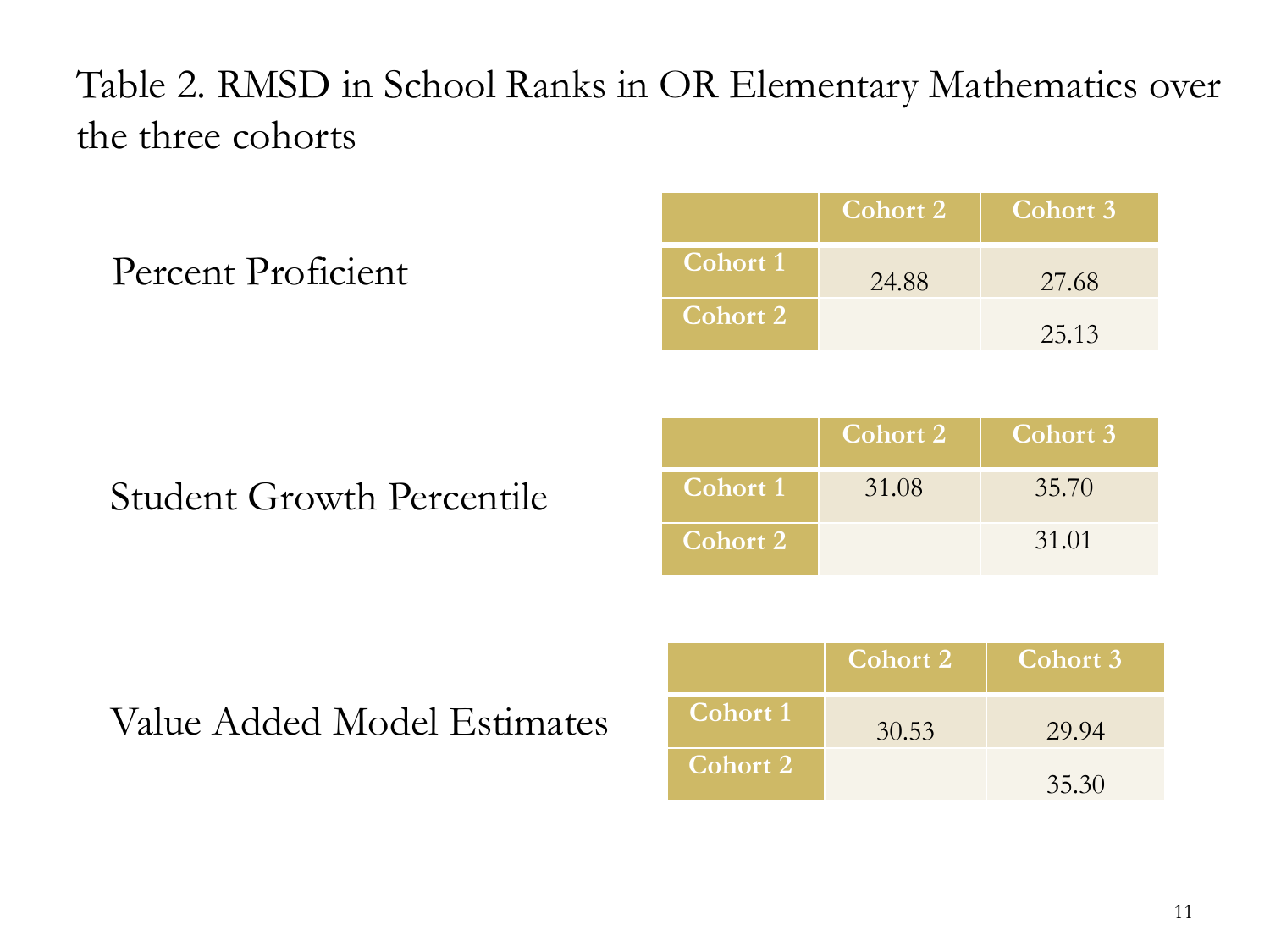### Table 3. Proportion of Schools within 5, 10, or 20 Ranks Across Cohorts.

|                      | <b>Difference in School Ranks</b> |          |          |  |
|----------------------|-----------------------------------|----------|----------|--|
| <b>Model</b>         | $r = 5$                           | $r = 10$ | $r = 20$ |  |
| <b>PP</b>            |                                   |          |          |  |
| 1 vs. 2              | .2294                             | .3795    | .6419    |  |
| $2 \text{ vs. } 3$   | .2360                             | .3828    | .6172    |  |
| $1 \text{ vs. } 3$   | .2277                             | .3762    | .5891    |  |
| <b>SGP</b>           |                                   |          |          |  |
| $1 \overline{vs. 2}$ | .1683                             | .2855    | .4950    |  |
| 2 vs. 3              | .1914                             | .2987    | .5000    |  |
| $1 \text{ vs. } 3$   | .1502                             | .2558    | .4455    |  |
| <b>VAM</b>           |                                   |          |          |  |
| 1 vs. 2              | .1716                             | .3053    | .5083    |  |
| 2 vs. 3              | .1683                             | .3053    | .5198    |  |
| $1 \text{ vs. } 3$   | .1469                             | .2426    |          |  |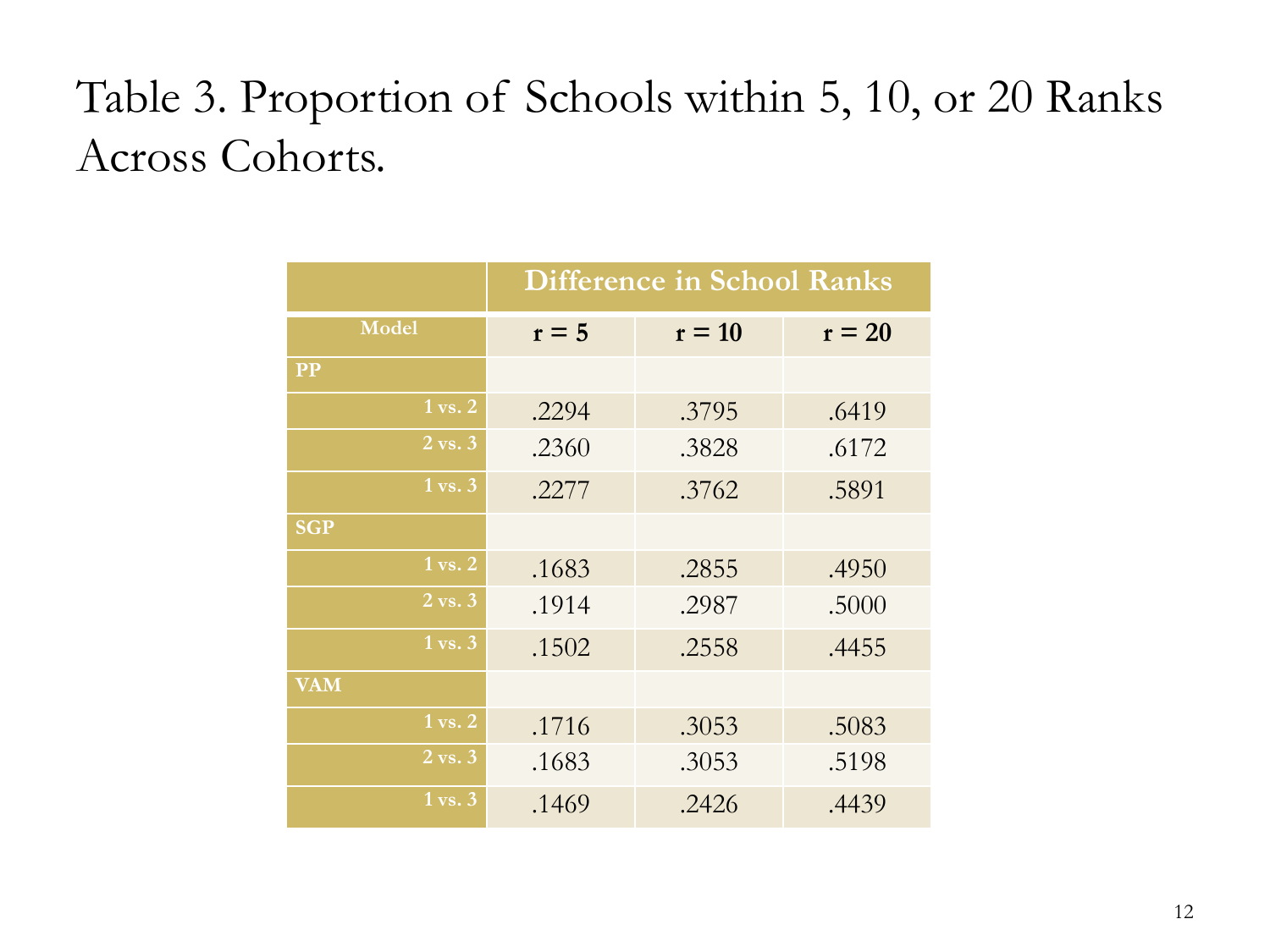Table 3. Correlation of School Performance Estimates with School Composition Variables Averaged Over the Three Cohorts.

|            | <b>School Composition Variable</b> |            |            |          |          |                |          |
|------------|------------------------------------|------------|------------|----------|----------|----------------|----------|
| Model      | <b>FRL</b>                         | <b>LEP</b> | <b>SWD</b> | Female   | Minority | School<br>Size | Mean     |
| <b>PP</b>  | $-0.500$                           | $-0.329$   | $-0.194$   | 0.0123   | $-0.319$ | 0.147          | $-0.197$ |
| <b>SGP</b> | $-0.158$                           | $-0.016$   | $-0.036$   | $-0.009$ | $-0.028$ | 0.171          | $-0.013$ |
| VAM        | $-0.180$                           | $-0.024$   | $-0.052$   | 0.006    | $-0.035$ | 0.187          | $-0.016$ |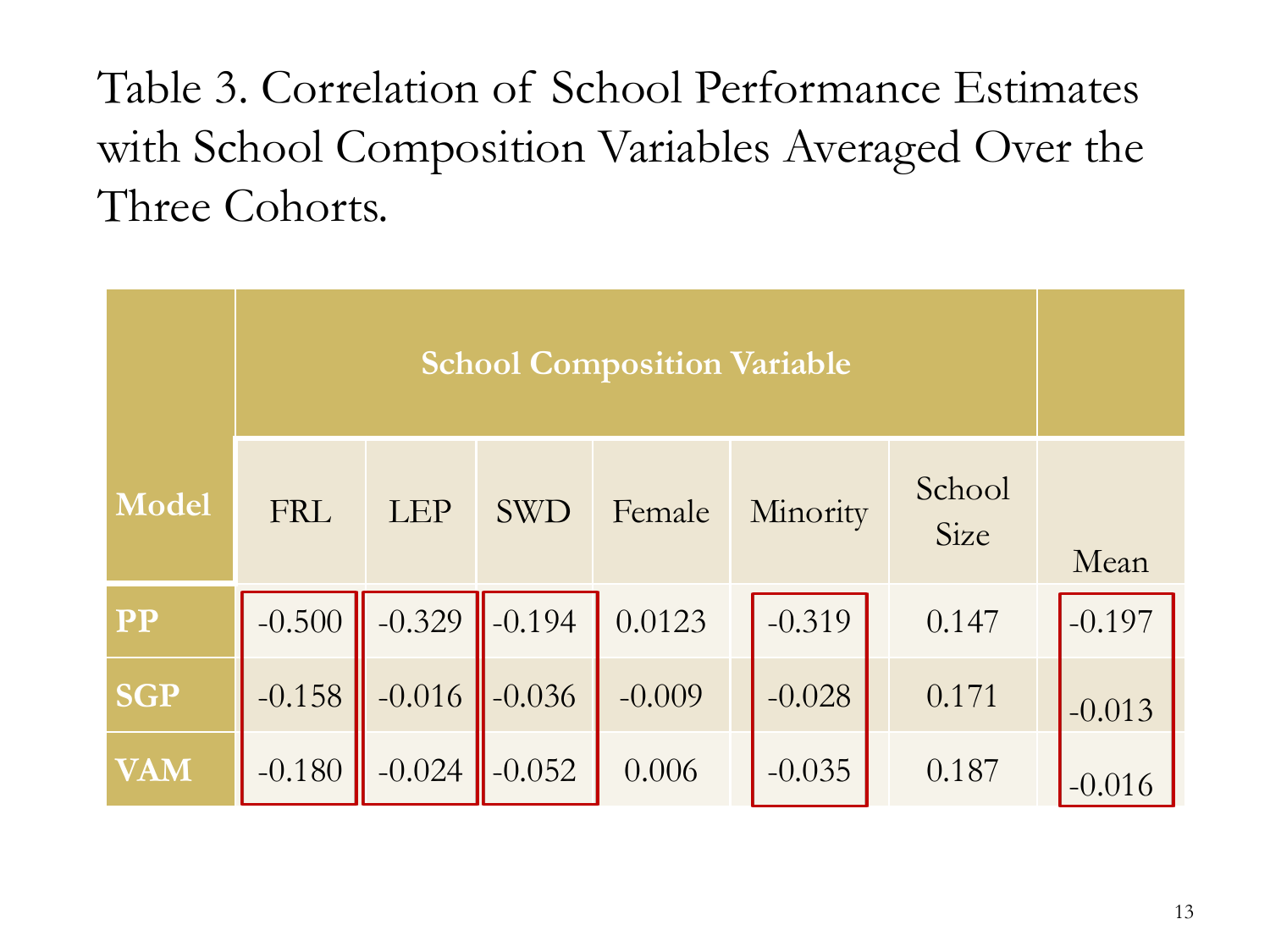

*Figure 1*. Comparison of SGP-based OR Elementary School Ranks across Three Student Cohorts.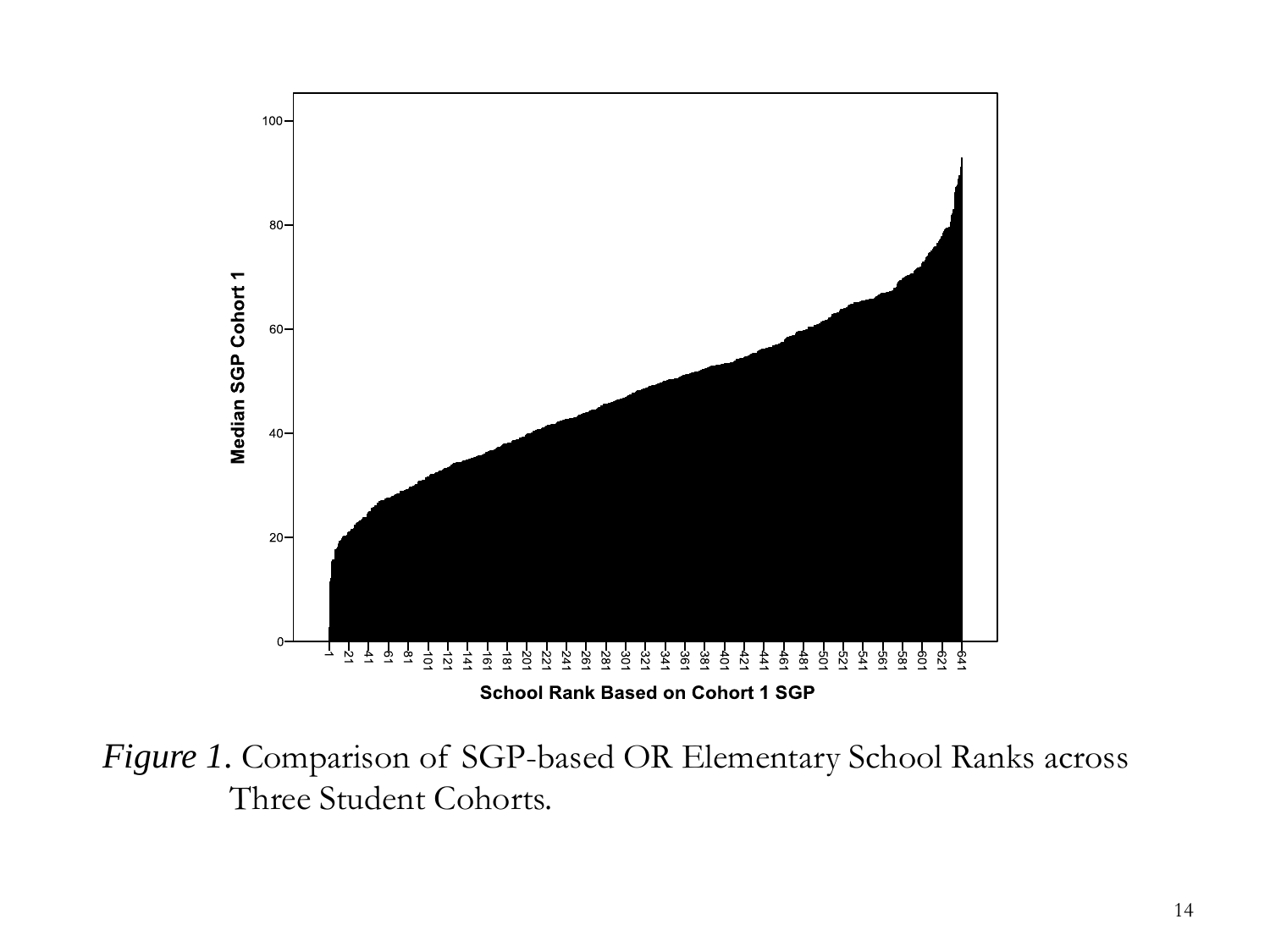

*Figure 1*. Comparison of SGP-based OR Elementary School Ranks across Three Student Cohorts.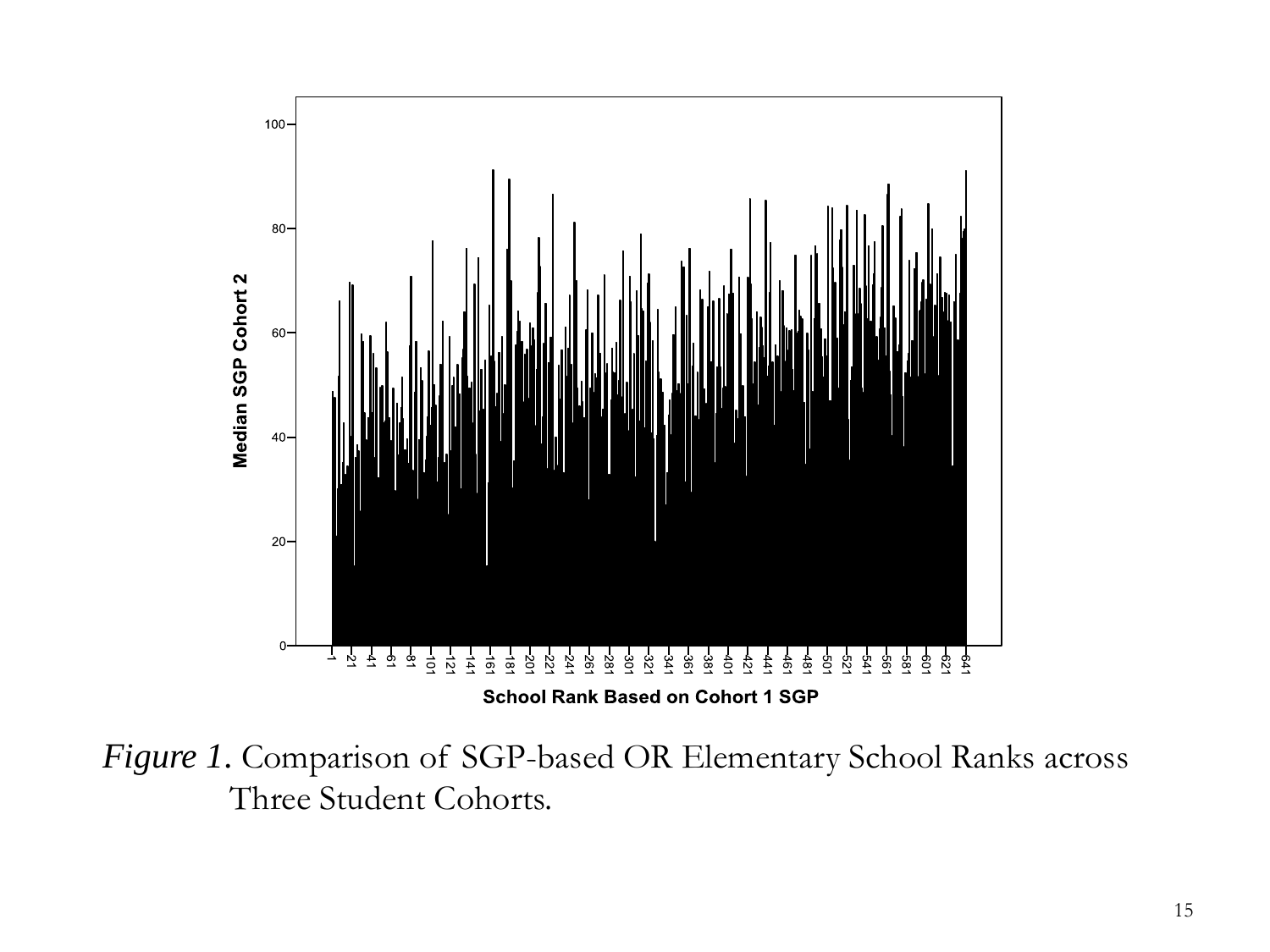

*Figure 1*. Comparison of SGP-based OR Elementary School Ranks across Three Student Cohorts.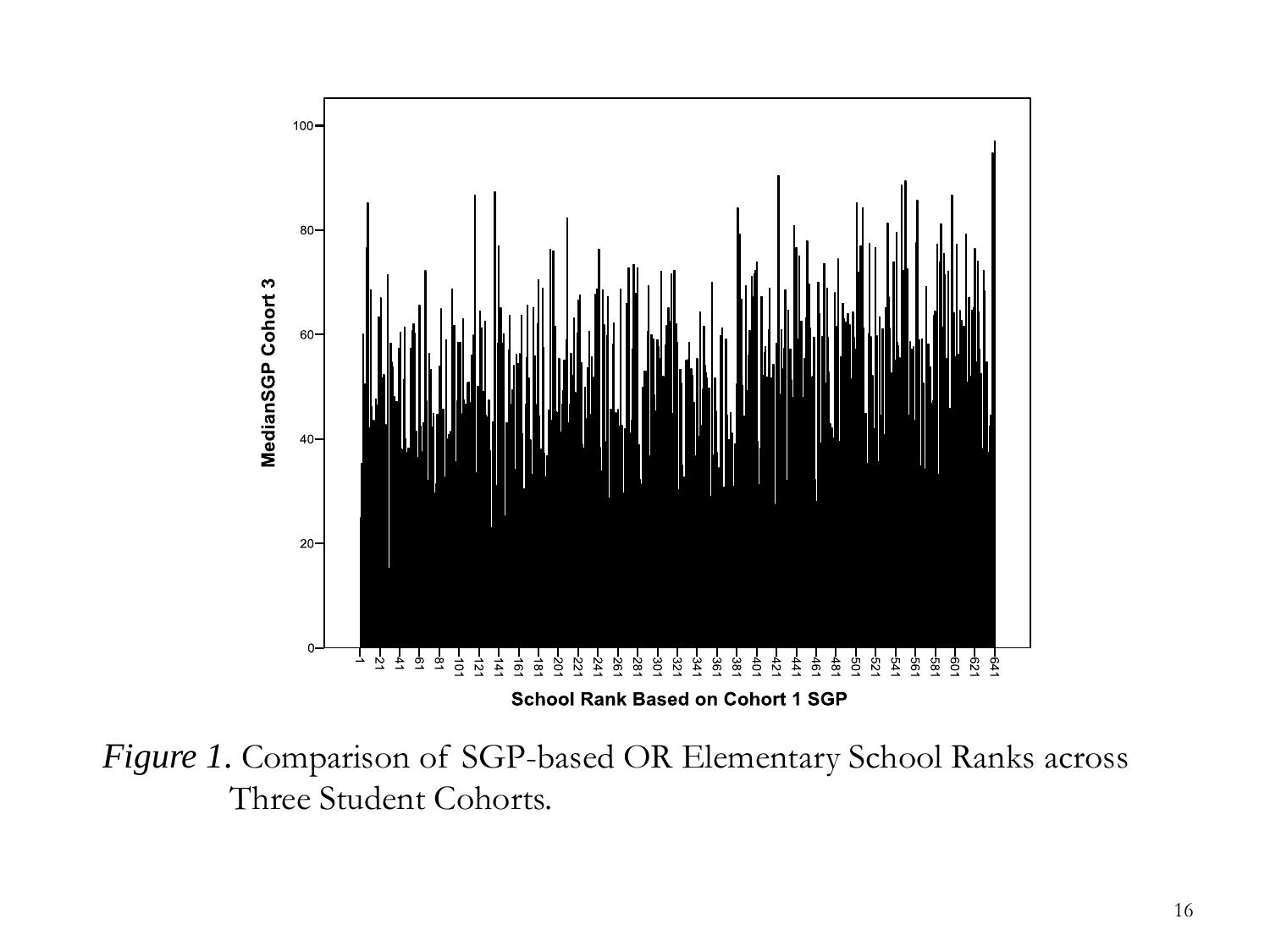### Summary and Conclusions

- Results showed substantial variability in estimates of school performance across different cohorts of students
- Raises questions about how well the NCLB metric, PP, and more recent SGP and VAM models can:
	- Accurately attribute school performance estimates to schools
	- Effectively discriminate school performance from other factors like:
		- Variation in the composition and characteristics of one student cohort versus other cohorts
		- Ability level of one cohort vs. another

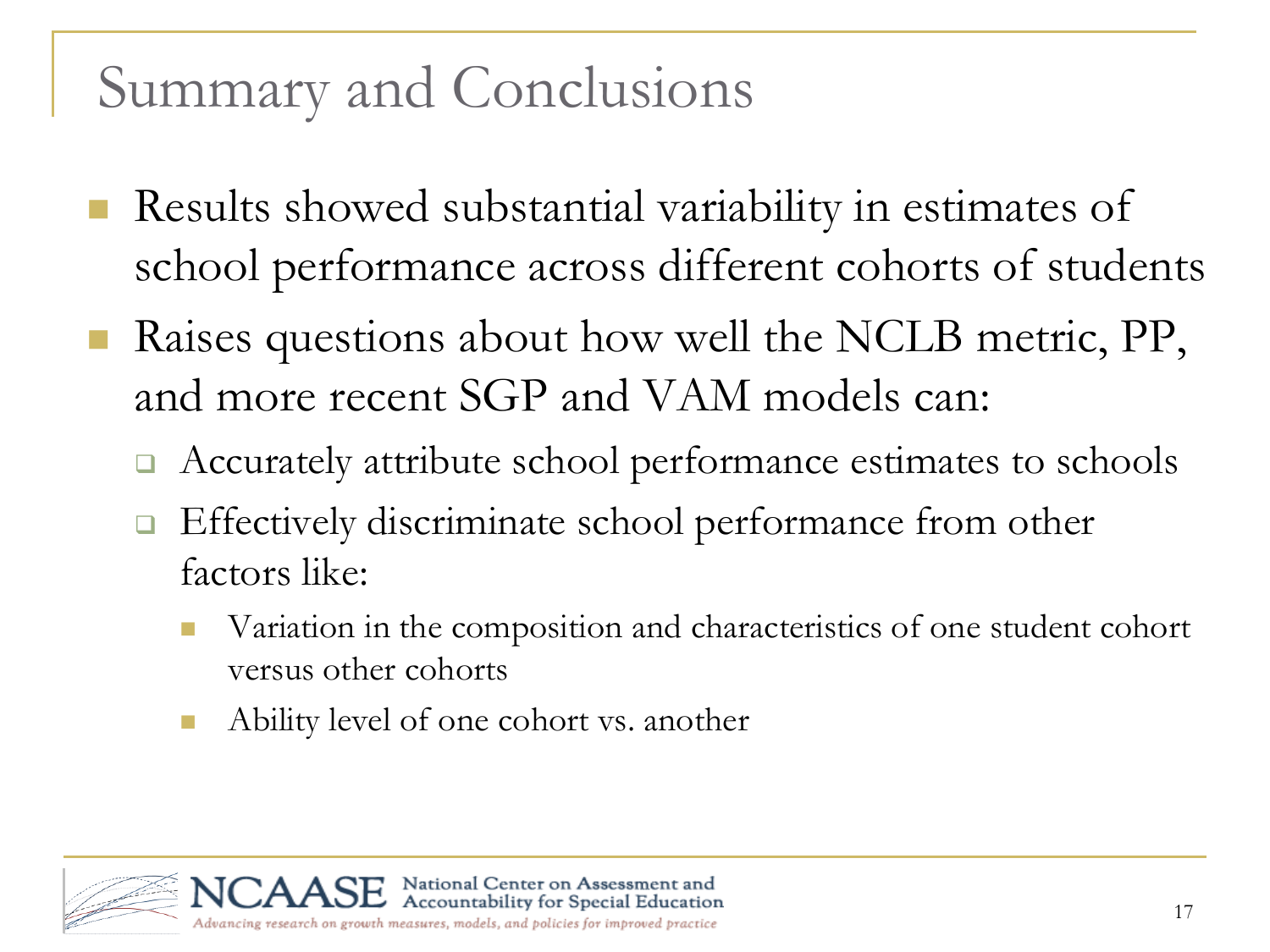### Summary and Conclusions

- **Correlations of school composition variables with** school performance measures was:
	- □ Higher for NCLB PP than SGP or VAM model estimates
- Suggests that models like SGP and VAM that take account of prior achievement performance may control better for extraneous variables unrelated to school performance
- Our results consistent with small literature that shows:
	- **□** Cohort instability
	- Lack of agreement among alternative models
	- Choice of model matters!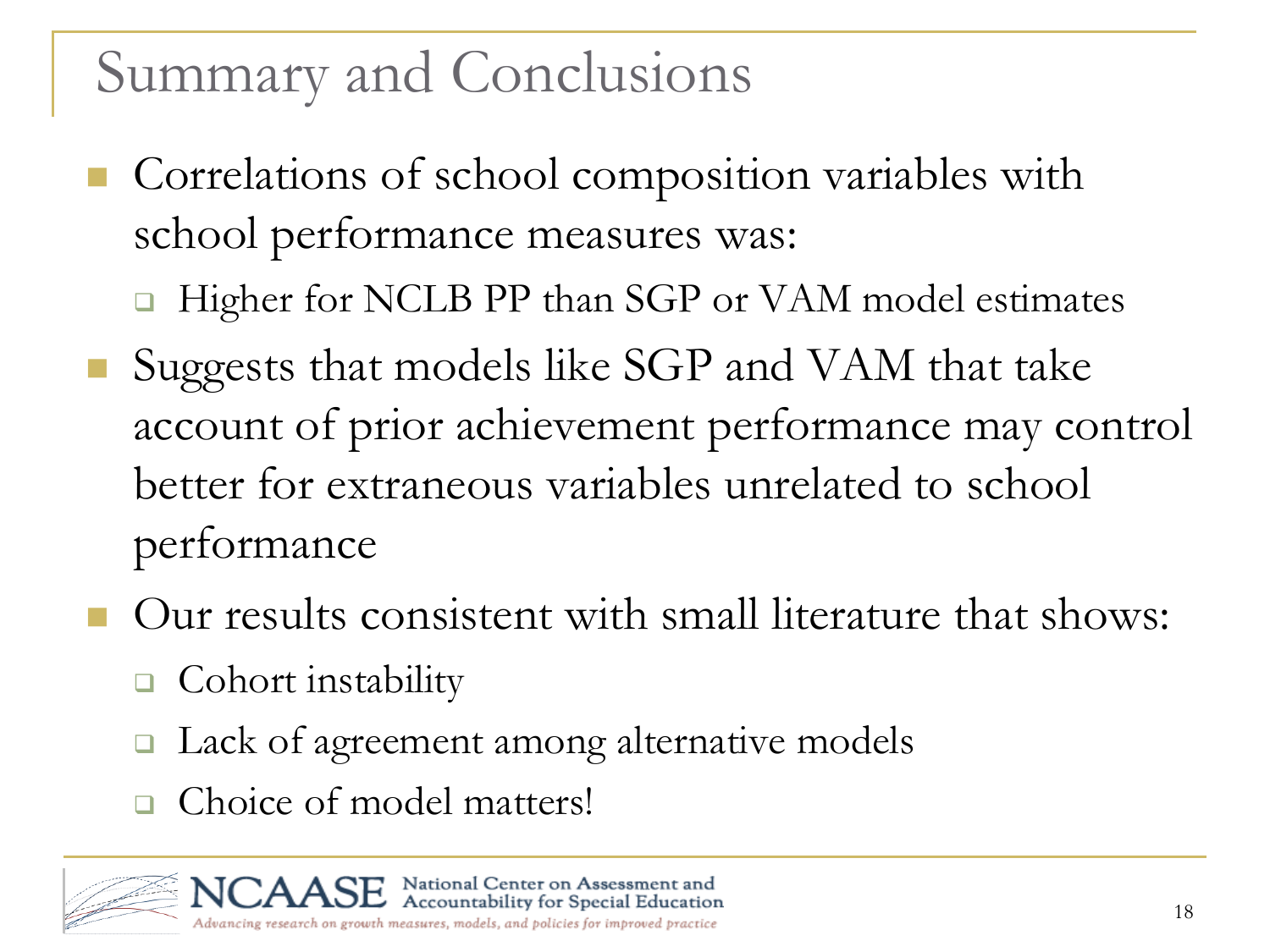#### Selected References

- American Educational Research Association (2015). *AERA Statement on Use of Value-Added Models (VAM) for the Evaluation of Educators and Educator Preparation Programs*. Retrieved from [http://er.aera.net.](http://er.aera.net/)
- American Statistical Association (2014). *ASA Statement on Using Value-Added Models for Educational Assessment*. Retrieved from http://community.amstat.org/blogs/ronald[wasserstein/2014/04/09/asa-at-175-policy-asa-statement-on-value-added-models](http://community.amstat.org/blogs/ronald-wasserstein/2014/04/09/asa-at-175-policy-asa-statement-on-value-added-models-for-educational-assessment)for-educational-assessment
- Ballou, D., Sanders, W., & Wright, P. (2004). Controlling for student background in valueadded assessment of teachers. *Journal of Educational and Behavioral Statistics, 29*(1), 37- 65.
- Betebenner, D. (2009). Norm‐and criterion‐referenced student growth. *Educational Measurement: Issues and Practice, 28*(4), 42-51.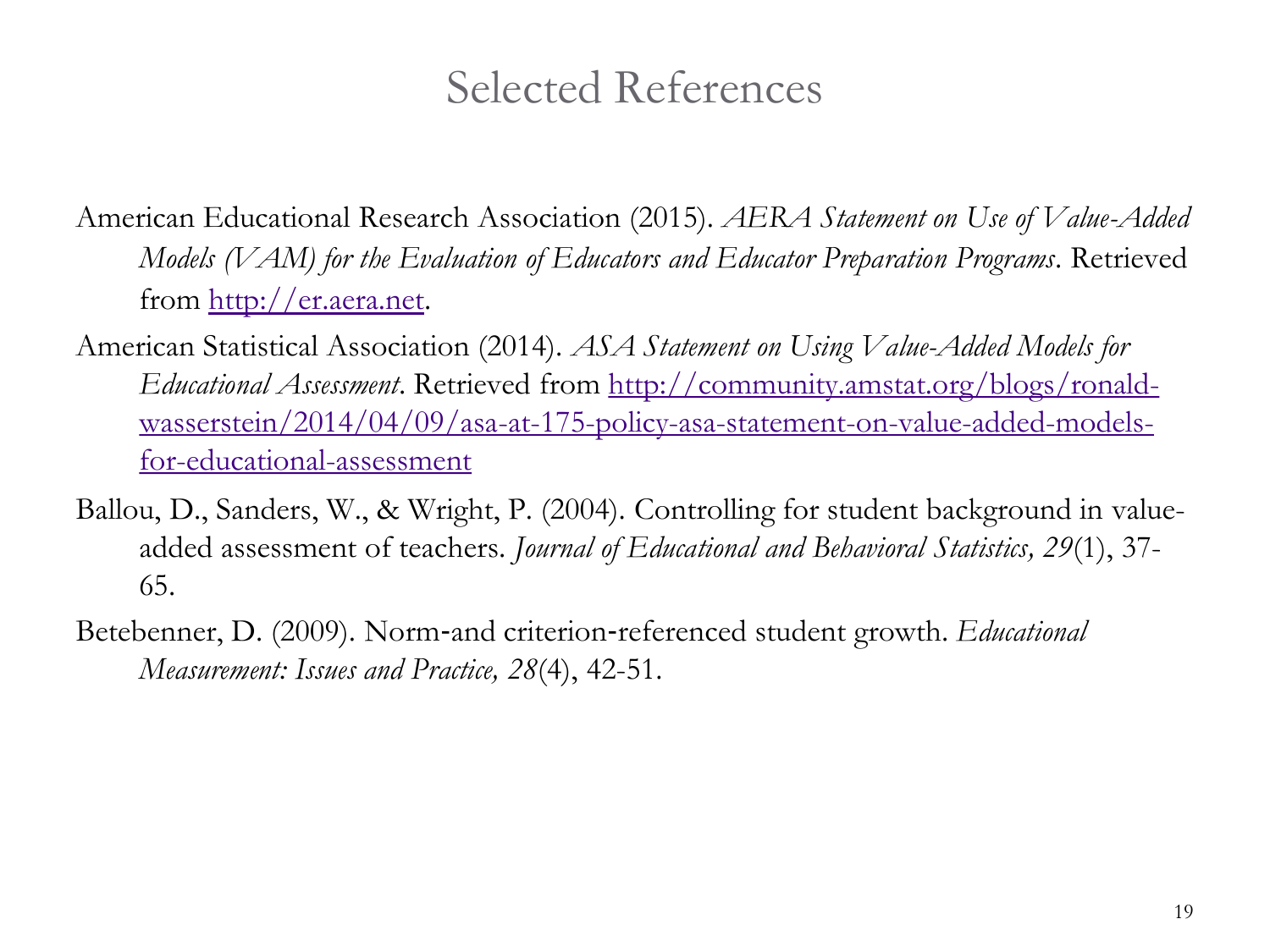# Appendices

- *Appendix A*. Correlations among School Performance Estimates for Middle School Mathematics and Elementary and Middle School Reading.
- *Appendix B*. Correlation of School Performance Estimates for Middle School Mathematics and Elementary and Middle School Reading.

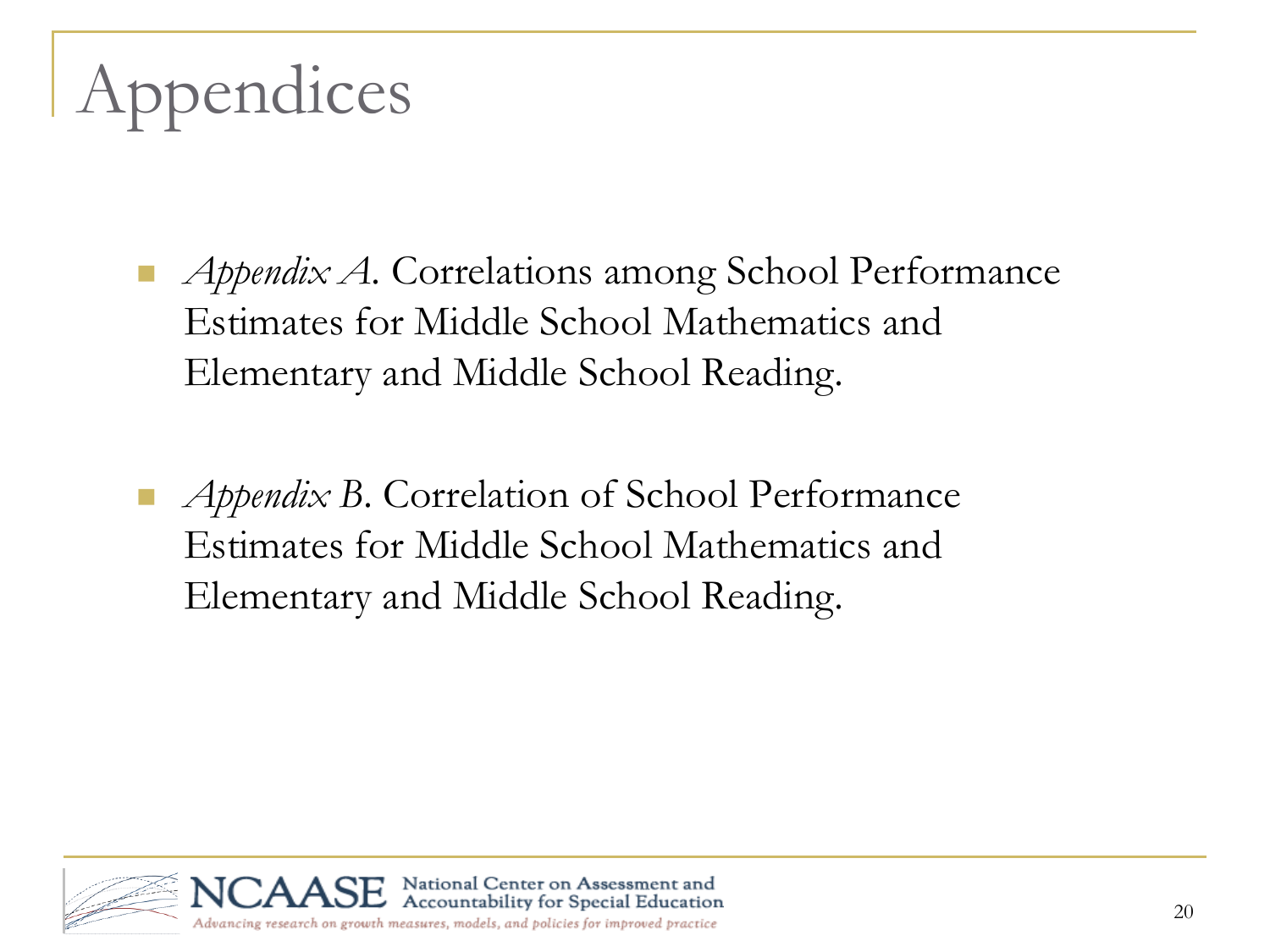Table A1. Correlations of School Performance Estimates in OR Middle School Mathematics over cohorts

**Cohort 2 Cohort 3**

| Percent Proficient by Cohort     |                 | <b>CONOLL</b>   | CONOLU J        |
|----------------------------------|-----------------|-----------------|-----------------|
|                                  | <b>Cohort 1</b> | .71             | .59             |
|                                  | <b>Cohort 2</b> |                 | .67             |
|                                  |                 |                 |                 |
|                                  |                 | <b>Cohort 2</b> | <b>Cohort 3</b> |
| <b>Student Growth Percentile</b> | <b>Cohort 1</b> | .40             | .22             |
| Estimates by Cohort              | <b>Cohort 2</b> |                 | .43             |
|                                  |                 |                 |                 |
|                                  |                 | <b>Cohort 2</b> | <b>Cohort 3</b> |
| Value Added Model Estimates      | Cohort 1        | .41             | .27             |
| $\sim$ 1                         | <b>Cohort 2</b> |                 | .49             |

by Cohort

21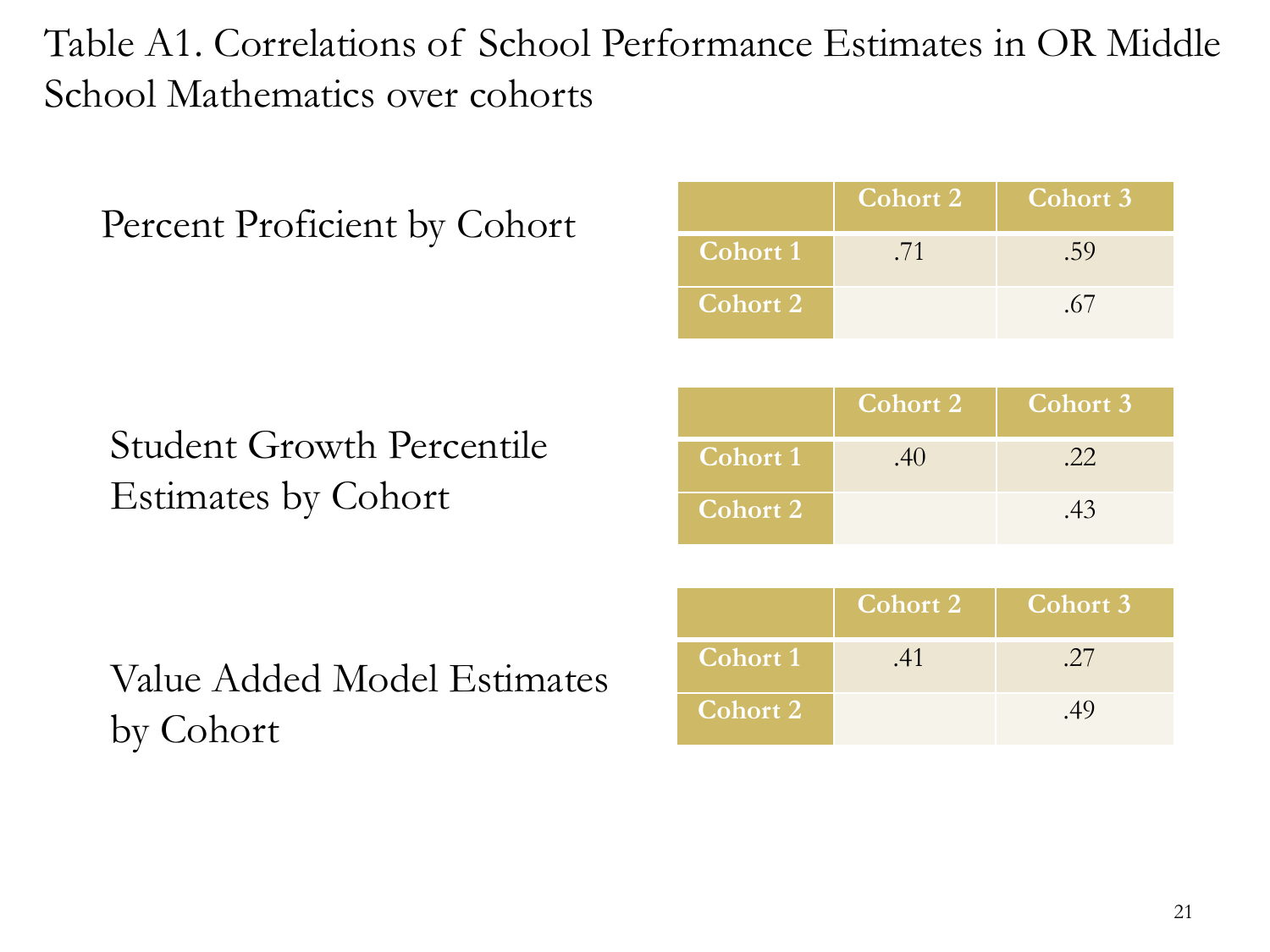Table A2. Correlations of School Performance Estimates in OR Elementary Reading over cohorts

| Percent Proficient by Cohort     |                 | <b>COLIOL</b>   | CONDIT D        |
|----------------------------------|-----------------|-----------------|-----------------|
|                                  | <b>Cohort 1</b> | .66             | .59             |
|                                  | <b>Cohort 2</b> |                 | .67             |
|                                  |                 |                 |                 |
|                                  |                 | <b>Cohort 2</b> | <b>Cohort 3</b> |
| <b>Student Growth Percentile</b> | <b>Cohort 1</b> | .36             | .20             |
| Estimates by Cohort              | <b>Cohort 2</b> |                 | .28             |
|                                  |                 |                 |                 |
|                                  |                 | <b>Cohort 2</b> | <b>Cohort 3</b> |
| Value Added Model Estimates      | Cohort 1        | .40             | .22             |
|                                  |                 |                 |                 |

by Cohort

**Cohort 2 Cohort 3**

**Cohort 2** .31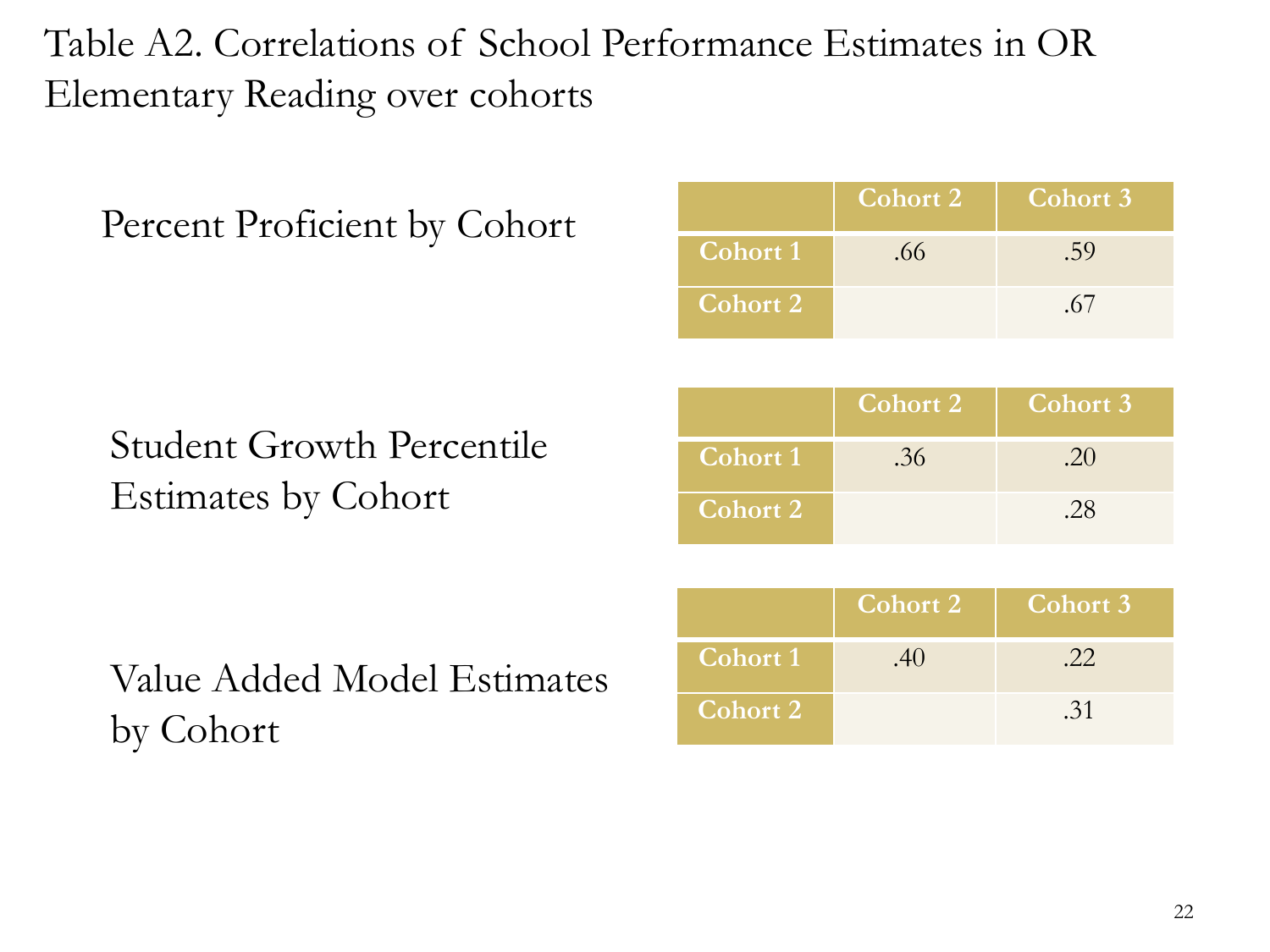#### Table A3. Correlations of School Performance Estimates in OR Middle School Reading over cohorts

| Percent Proficient by Cohort     |                 | <b>SULLUITE</b> | <b>COLIDIT</b>  |
|----------------------------------|-----------------|-----------------|-----------------|
|                                  | <b>Cohort 1</b> | .67             | .67             |
|                                  | <b>Cohort 2</b> |                 | .67             |
|                                  |                 |                 |                 |
|                                  |                 | <b>Cohort 2</b> | <b>Cohort 3</b> |
| <b>Student Growth Percentile</b> | <b>Cohort 1</b> | .34             | .15             |
| Estimates by Cohort              | <b>Cohort 2</b> |                 | .18             |
|                                  |                 |                 |                 |
|                                  |                 | <b>Cohort 2</b> | <b>Cohort 3</b> |
| Value Added Model Estimates      | <b>Cohort 1</b> | .31             | .17             |

Value Added Model Estimates by Cohort

|                 | Cohort 2 | Cohort 3 |
|-----------------|----------|----------|
| Cohort 1        | .31      | .17      |
| <b>Cohort 2</b> |          | .31      |

**Cohort 2 Cohort 3**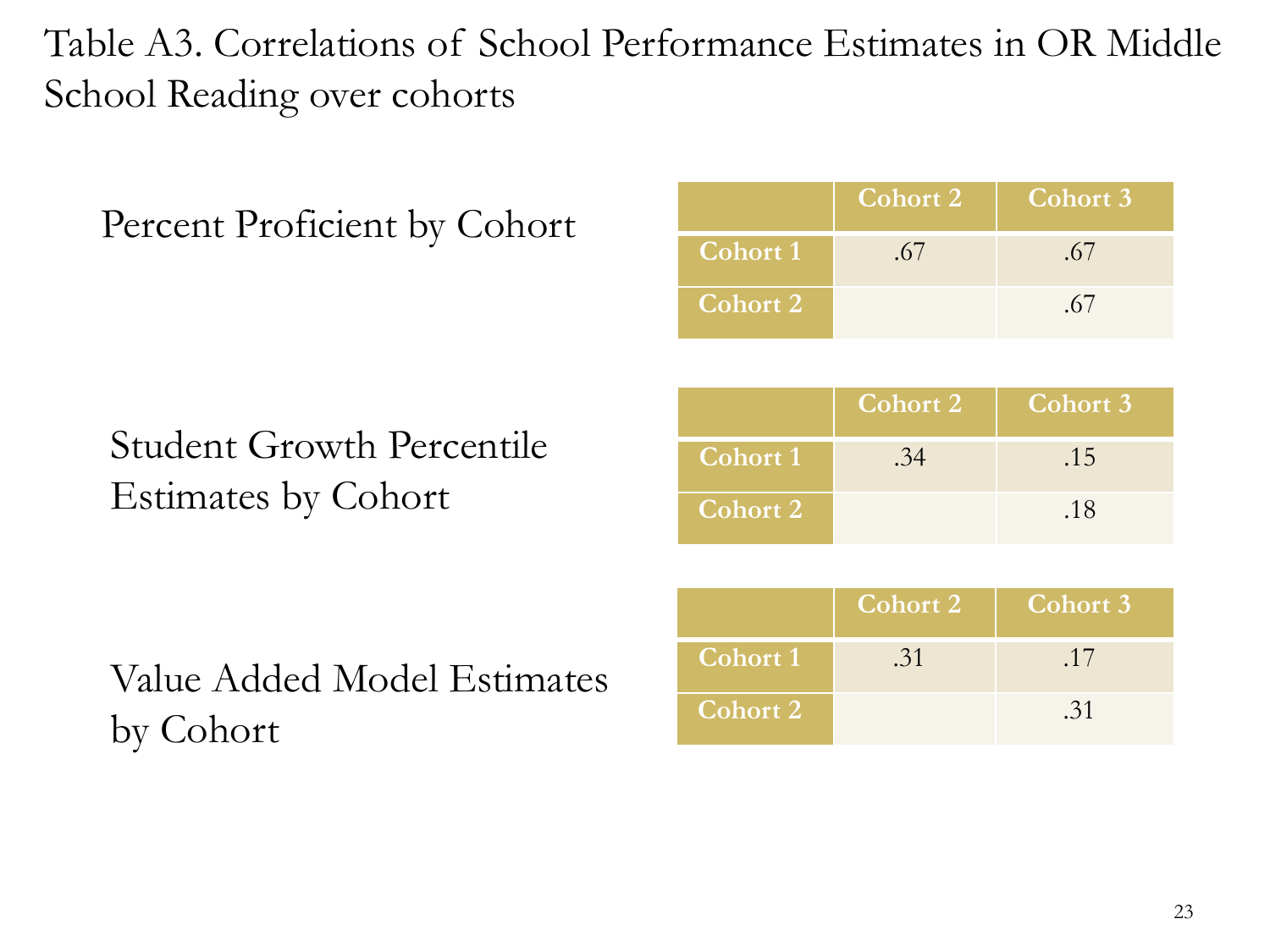Table B1. Correlation of School Performance Estimates with School Composition Variables Middle School Mathematics.

| <b>Model</b> | <b>FRL</b> | <b>LEP</b> | <b>SWD</b> | Female | Minority | School<br>Size | Mean     |
|--------------|------------|------------|------------|--------|----------|----------------|----------|
| <b>PP</b>    | $-0.330$   | $-0.229$   | $-0.267$   | 0.051  | $-0.266$ | 0.169          | $-0.145$ |
| <b>SGP</b>   | 0.005      | 0.045      | $-0.049$   | 0.026  | 0.059    | 0.172          | 0.043    |
| VAM          | 0.006      | 0.045      | $-0.048$   | 0.020  | 0.062    | 0.181          | 0.044    |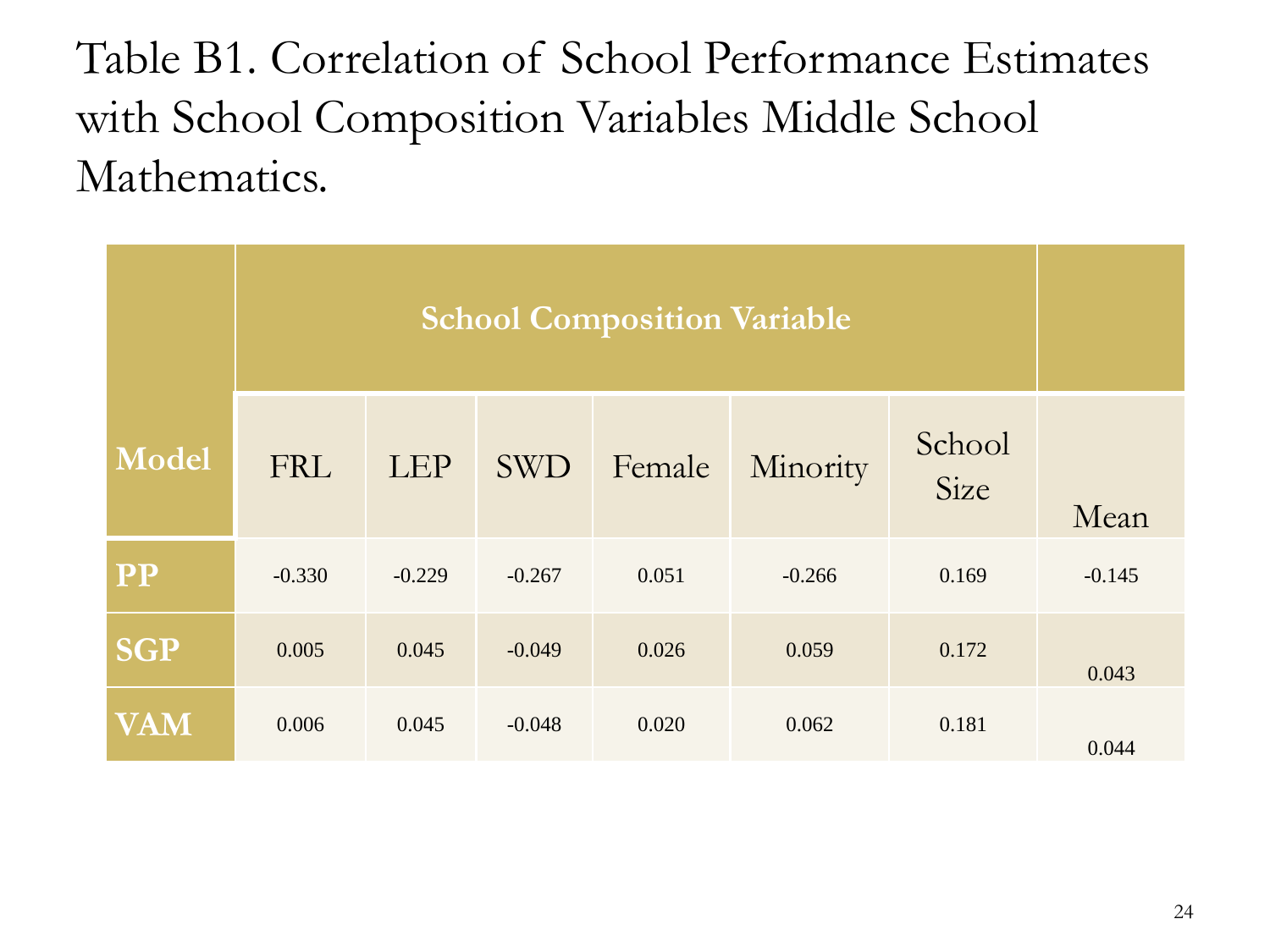### Table B2. Correlation of School Performance Estimates with School Composition Variables Elementary Reading.

|            | <b>School Composition Variable</b> |            |                  |          |          |                |          |
|------------|------------------------------------|------------|------------------|----------|----------|----------------|----------|
| Model      | <b>FRL</b>                         | <b>LEP</b> | <b>SWD</b>       | Female   | Minority | School<br>Size | Mean     |
| <b>PP</b>  | $-0.600$                           |            | $-0.526 - 0.204$ | 0.002    | $-0.492$ | 0.064          | $-0.293$ |
| <b>SGP</b> | $-0.210$                           | $-0.061$   | $-0.041$         | $-0.003$ | $-0.105$ | 0.110          | $-0.052$ |
| VAM        | $-0.258$                           |            | $-0.110 - 0.059$ | 0.008    | $-0.141$ | 0.125          | $-0.072$ |